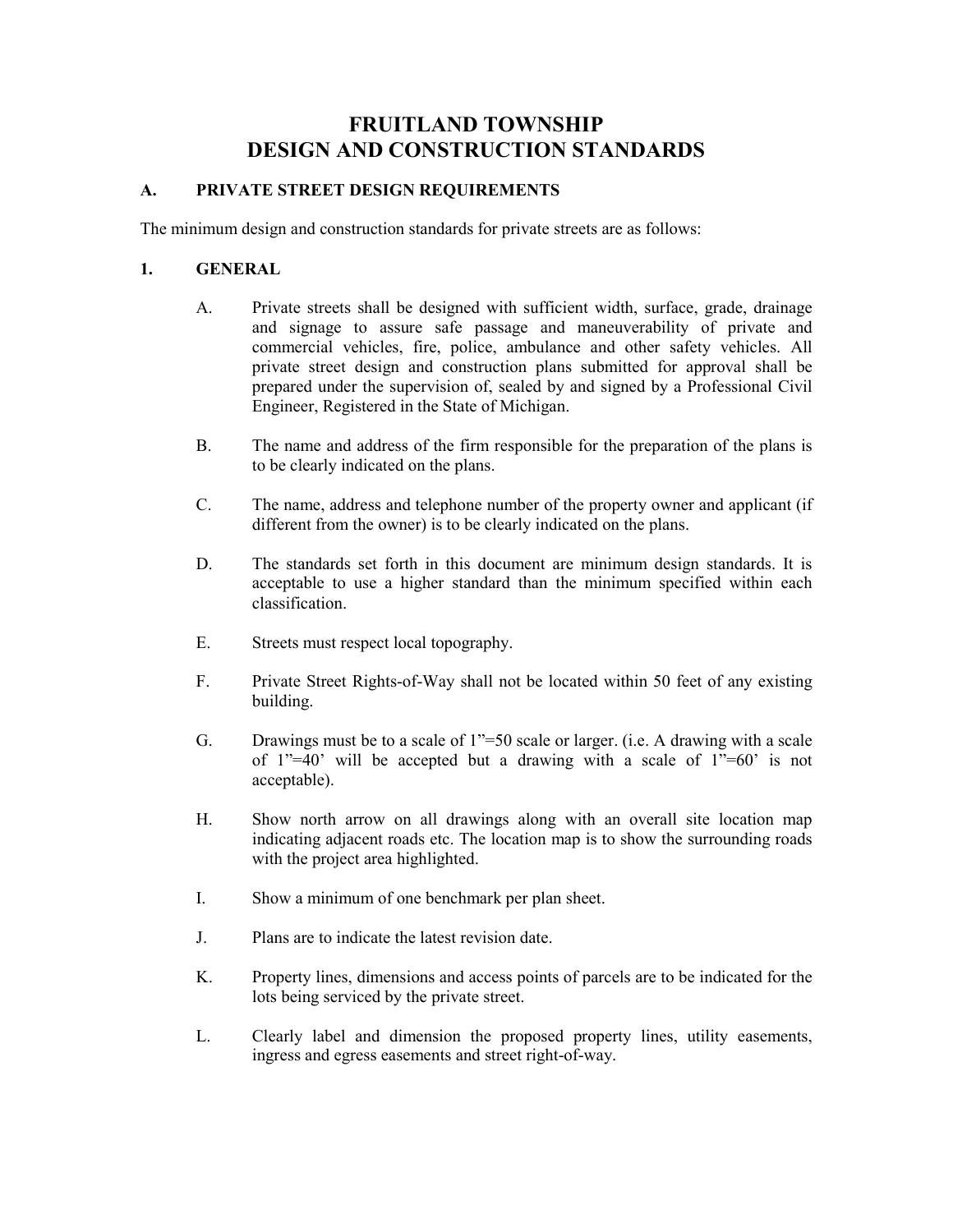- M. Show proposed cross section on the plan indicating details such as widths, depths, slopes, etc.
- N. The bottom of the aggregate base course is to be set no closer than two (2) feet above the historical high water elevation. Soil borings shall be provided indicating historical high water elevations.
- O. Provide notes, as needed, to ensure the proposed project will meet the required Township Standards.
- P. The location of the existing and proposed pavement and the right-of-way of all streets impacted by the construction of the private street shall be clearly indicated on the construction drawings. Dimension of the right-of-way, pavement widths, deceleration/acceleration lanes and radii are to be clearly labeled.
- Q. Streets will intersect at 90 degrees or closely thereto, and never at less than 80 degrees.
- R. Entrance to public roadway will require permit from Muskegon County Road Commission.
- S. In cases where the private street is adjacent to a property line, existing vegetation adjacent to the property line within the right-of-way shall not be removed. Replacement vegetation or new vegetation may be allowed or required at the discretion of the Planning Commission.
- T. Three hundred feet (300') distance between intersections of public and/or private streets. This offset may be reduced to 150 feet within the development as approved by the Township.

## 2. DRAINAGE

- A. Show all drainage improvements including but not limited to ditches, drainage structures, culverts, storm sewer piping, retention basins, detention basins and applicable overflow structures.
- B. Culverts will be placed at all natural drainage courses or other waterways.
- C. The developer shall provide a storm water system to carry the 25-year 24-hour frequency storm through the development from the tributary area. All ditches and culverts shall be designed using a design frequency of twenty five (25) year twenty four (24) hour rainfall event and a minimum time of concentration of 15 minutes.
- D. Ditch slopes at IV:4H fore slope and IV:3H back slope. A steeper back slope may be approved as specific site conditions warrant.
- E. The developer shall submit hydrologic and hydraulic calculations, along with a topographic map to support the storm water discharge plan.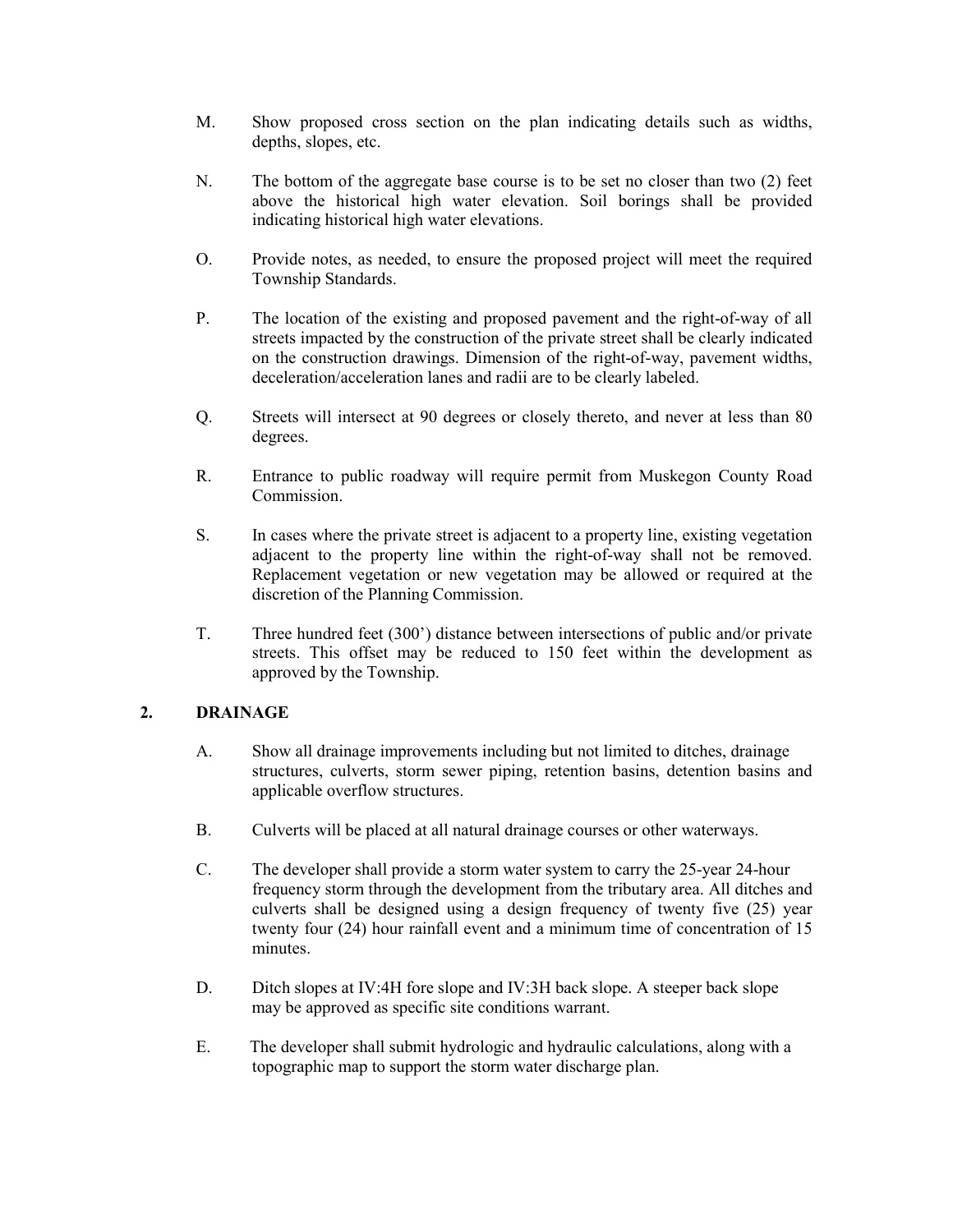- F. Storm water management techniques used by the developer shall comply with Best Management Practices (BMP).
- G. Leaching Basins will not be allowed.
- H. Closed storm sewer systems are to be designed to convey the 10-year 24-hour storm event. The minimum pipe size for the closed storm sewer system is twelve (12) inches. No surcharging shall be present for the 10-year 24-hour rain event.
- I. Storm sewer material is to be per Section u.16.d.1 of this document excluding corrugated metal or aluminum.
- J. Maximum catch basin spacing within the street: 350 feet
- K. The front edge of the storm sewer casting is to be set at 10.5 feet from centerline. Gutter-line of casting is to be set .31' lower than centerline elevation.
- L. Minimum cover over storm sewer: 2.5 feet from top of pipe.
- M. Rainfall Data to be taken from Bulletin 71 "Rainfall Frequency Atlas of the Midwest" by Floyd A. Huff and James R. Angel.
- N. Outlets of storm sewers, ditches, and areas where concentrations of runoff occur shall be protected against erosion by placement of sod, placing rip-rap, or other means approved by the Township Engineer.
- O. Soil permeability rates are required for all retention ponds including ditches if the ditches are to be considered for retention purposes. Soil permeability rates may be established by on-site testing or may be based on 50% of the value taken from the current United States Department of Agriculture Soil Survey.

# 3. DRIVEWAY CULVERTS

- A. Plans are to show the approximate location of proposed drive culverts.
- B. Drive culverts are required only if the ditches are designed to convey water.
- C. The minimum size of a drive culvert is to be twelve (12) inches.
- D. Material:
	- 1. Reinforced concrete pipe C-76 Class IV, corrugated metal/aluminum (16 gauge) or smooth line corrugated plastic (AASHTO M-294 Type S Polyethylene). All material installed must be new.

#### 4. RESTORATION

A. All disturbed areas outside of the gravel or Hot Mix Asphalt Pavement (HMA) limits will be restored with a minimum of 4" of topsoil, seed, mulch and fertilizer nutrient.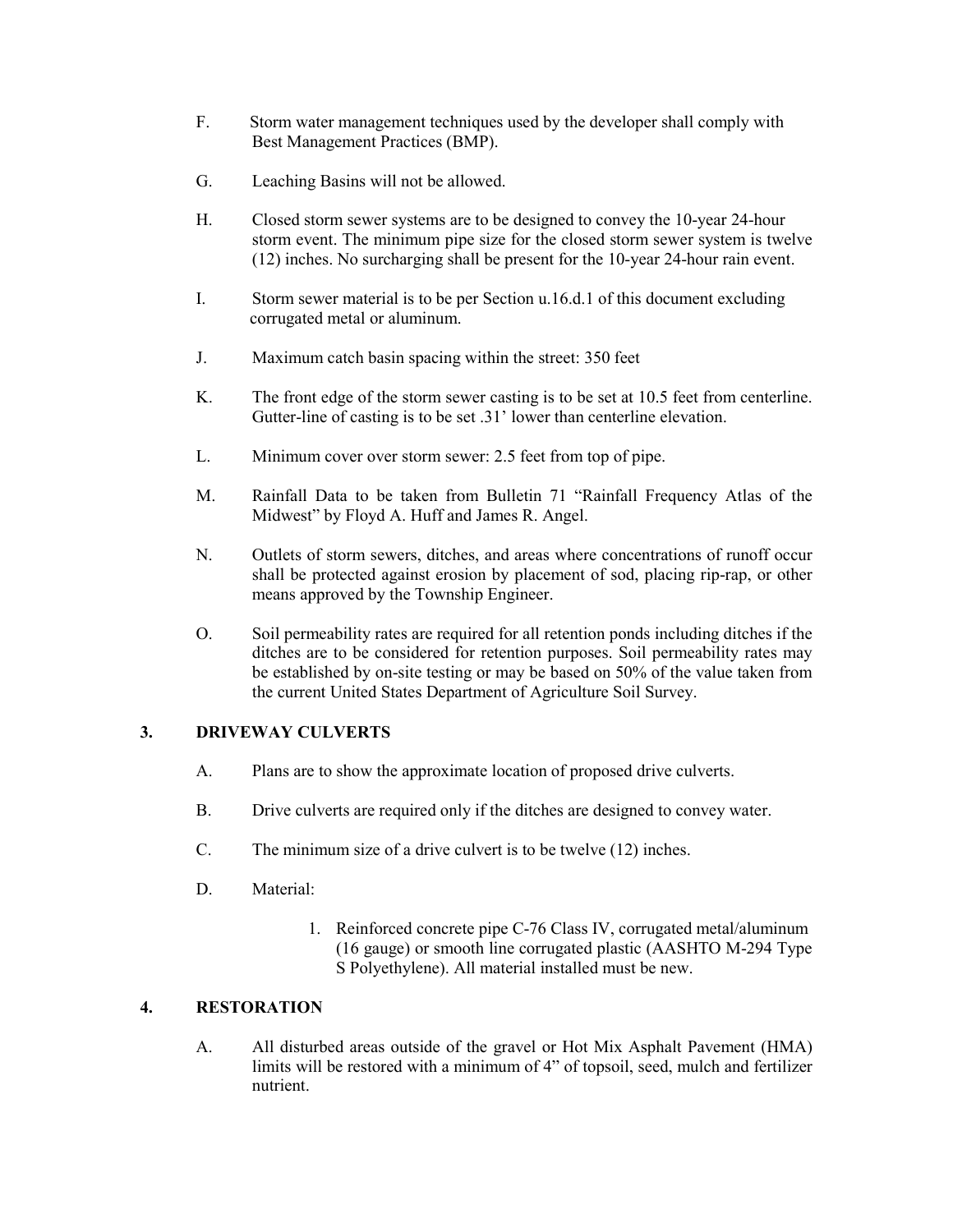B. Areas with slope steeper than IV:3H shall use mulch blanket in lieu of regular mulch.

# 5. CONSTRUCTION MATERIALS

- A. Granular Material
	- 1. MDOT Class II. If existing on-site material meets MDOT Class II or Class IIA requirements no sand sub-base is required.

| Sieve Analysis Total % Passing |      |        |          |                   |
|--------------------------------|------|--------|----------|-------------------|
|                                | 2"   | 1"     | No. 100  | $LBW/N0$ .<br>200 |
| <b>Class II</b>                | l 00 | 60-100 | $0 - 30$ | $0 - 7$           |
| <b>Class IIA</b>               | 100  | 60-100 | $0 - 35$ | $0-10$            |

## B. Aggregate Base

- 1. MDOT 22A, 22A Modified or 21AA Modified. Crushed concrete, slag, or other commonly found non-native aggregates may be substituted for the natural aggregate. The crush requirement is 95% min.
- C. Aggregate/Gravel Surface
	- 1. MDOT 23A Modified. Crushed concrete, slag or other commonly found non-native aggregates may be substituted for the natural aggregate. The crush requirement is 95% min.
- D. HMA (Hot Mix Asphalt Pavement)
	- 1. MDOT Mixture No. 13A, PG 58-28
- E. Crown Point of the road to be at the centerline with a 2% cross slope.
- F. Where existing sub-grade material is not granular meeting MDOT Class II, a minimum of 12" Class II material will be placed and sub-grade drainage is to be addressed with the use of sub-grade under-drain or edge drain and proper outlet.
- G. Soil Borings are to be submitted with the street plan during the review and approval process. The locations of the soil borings are to be clearly indicated on the drawing submitted. Maximum spacing of the soil borings is every 1000' or closer as field and design conditions dictate. Sub base correction in addition to that shown on the typical cross sections shall be provided where directed by the Township Engineer.

## 6. SIGNAGE

A. Provide street and stop signage at the entry point of private street to public street and at all intersections within the development.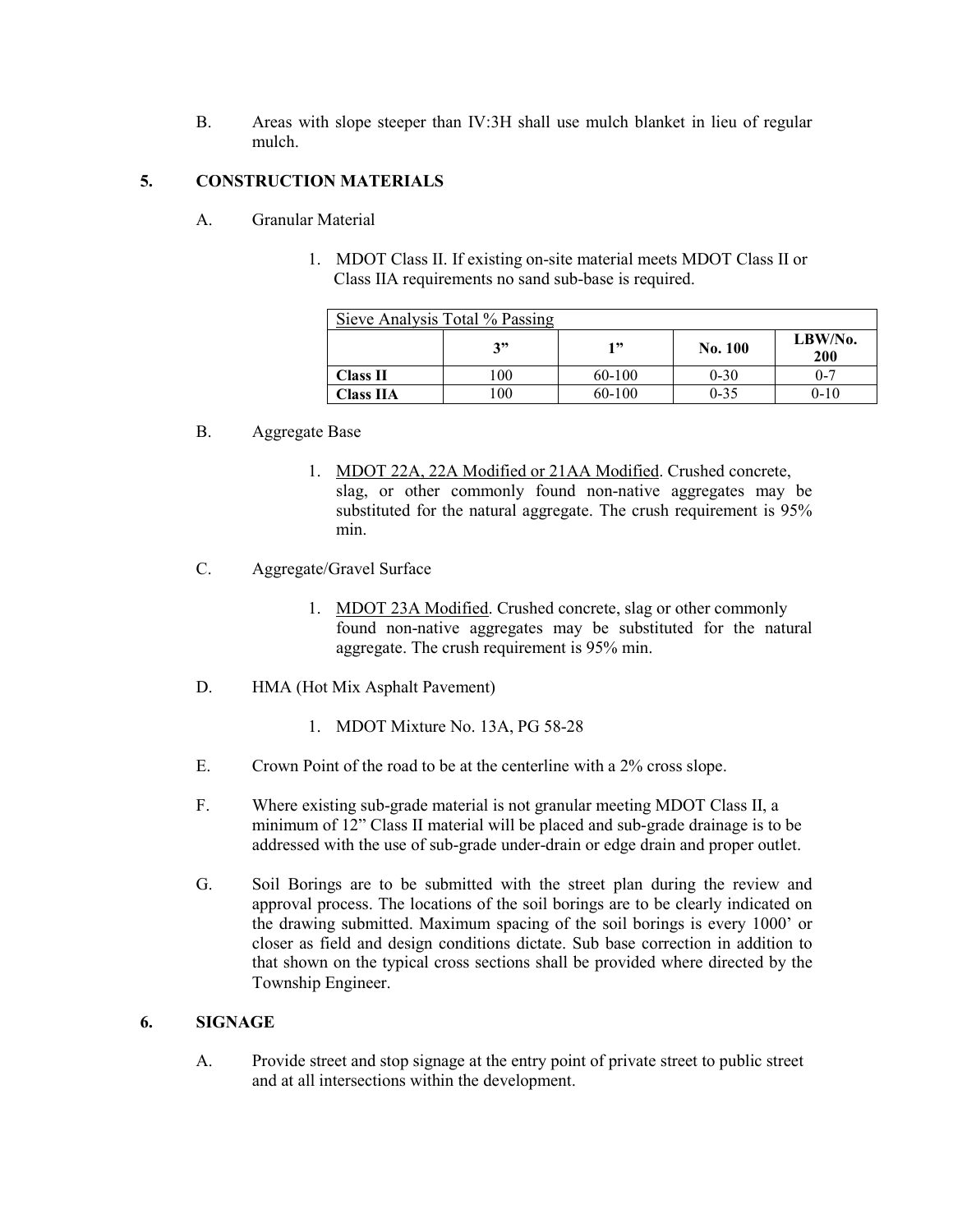- B. All required signage will be installed at the owner's expense and will be in accordance with the current Michigan Manual of Uniform Traffic Control Devices and MDOT Construction Specifications.
- C. Private Streets will be named and identified. Names shall not be duplicated with any other street in Muskegon County, except for existing street extensions.
- D. The Muskegon County Road Commission and Fruitland Township shall approve all street names.

# 7. MINIMUM DESIGN REQUIREMENTS

The minimum design requirements are as listed below and are listed according to the number of lots served by the contiguous development and not solely by one street within the development. If a multi-phased development adds lots and falls within the next design category, all pre-existing work within that development will meet the required design conditions. Multi-phase projects should always be constructed to the details according to the ultimate project size.

- A. All intersection(s) shall have no more than four (4) separate legs.
- B. All conduits being used for future utility crossings are to be installed prior to the base course of asphalt. The developer is to coordinate the locations of the conduits with the appropriate utility companies.
- C. Corner lots on both the private street and a public road shall not access the public road. All lots on the private street shall have an address on the private street. However, where corner lots are not a part of the private street development, the lot may access either the new private street or the public road. If access is to the private street, the owner of such lot is subject to participate in the maintenance of the private street.
- D. No private street shall be longer than 900 feet in the High Density Residential (HDR), Medium High Density Residential (MHDR) and Medium Density Residential (MDR) zoning districts unless it meets all applicable criteria set forth in the Zoning Ordinance and intersects with a public street that is paved and otherwise meets the current standards of the Muskegon County Road Commission.. For purposes of this section, if the private street has a boulevard or green island located at the intersection of an arterial or residential street, the distance from the arterial or residential street to the end of the boulevard or green island shall not be included when measuring the length of a private street if the following requirements are met for the excluded portion of the private street:
	- 1. No structures are constructed along the excluded portion;
	- 2. A restrictive covenant satisfactory to the township is recorded prohibiting structures from being constructed in the future along the excluded portion.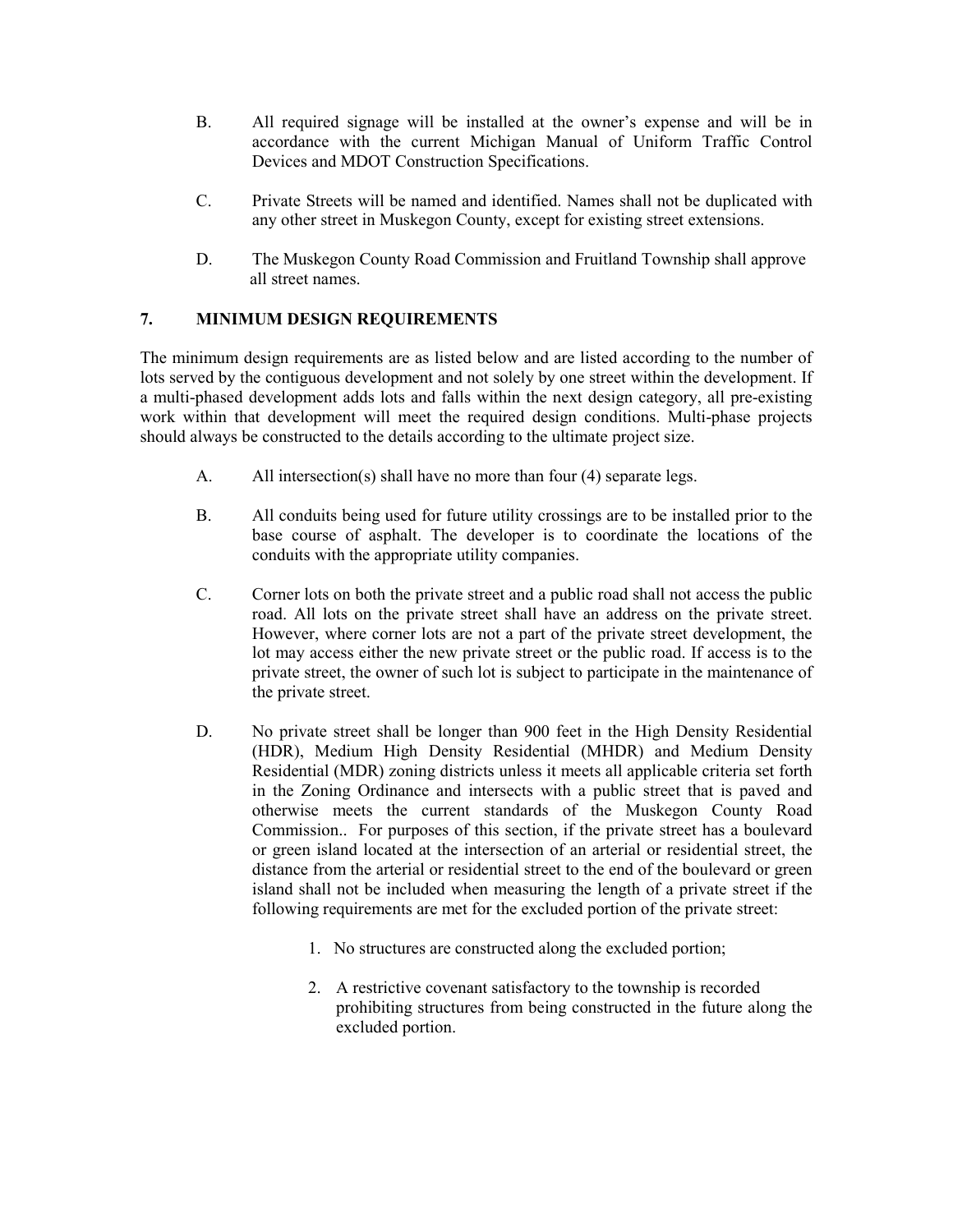## 8. PRIVATE STREET SERVING 1 TO 3 LOTS (SEE ATTACHED FIGURE 1 FOR DETAILS)

- A. The minimum cul-de-sac radius is 40 feet.
- B. Right-of-Way
	- 1. Fifty-foot (50') right-of-way width with provisions for all utilities within right-of-way or 10 feet on either side.
	- 2. Cul-de-sac equals 60 feet radius
- C. Minimum Cross Sectional Requirements
	- 1. Width
		- (a) Aggregate Surface: 18 feet
		- (b) Sand Sub-base: 20 feet
	- 2. Slope
		- (a) Aggregate surface and sand sub-base 2% cross slope
	- 3. Depth
		- (a) Aggregate Surface: 6 inches
		- (b) Sand Sub-base: 12 inches
- D. Maximum longitudinal grade is  $10\%$
- E. There shall be a maximum grade of 1% for a distance of fifty feet (50') back from edge of a public road. There shall be a maximum grade of 6% slope for a minimum distance of fifty feet (50') back from an intersection of a private street.
- F. Existing contours are to be shown on submittal drawing with two foot (2') maximum contour intervals. If a site visit is scheduled, this requirement may be waived at the discretion of the Township or its Engineer.
- G. Thirty-foot (30') cleared minimum maintained area with fourteen-foot (14') trimmed height over roadbed. Center of cleared area is to be generally centered on road and right-of-way centerline. Lateral clearing limits may be modified on a case by case basis to ensure an overall pleasing appearance to the final development, while maintaining a safe and functional street.
- H. Minimum intersection radius: 25 feet

#### 9. PRIVATE STREETS SERVING 4 TO 14 LOTS (SEE FIGURE 2)

A. The minimum cul-de-sac radius is 40 feet.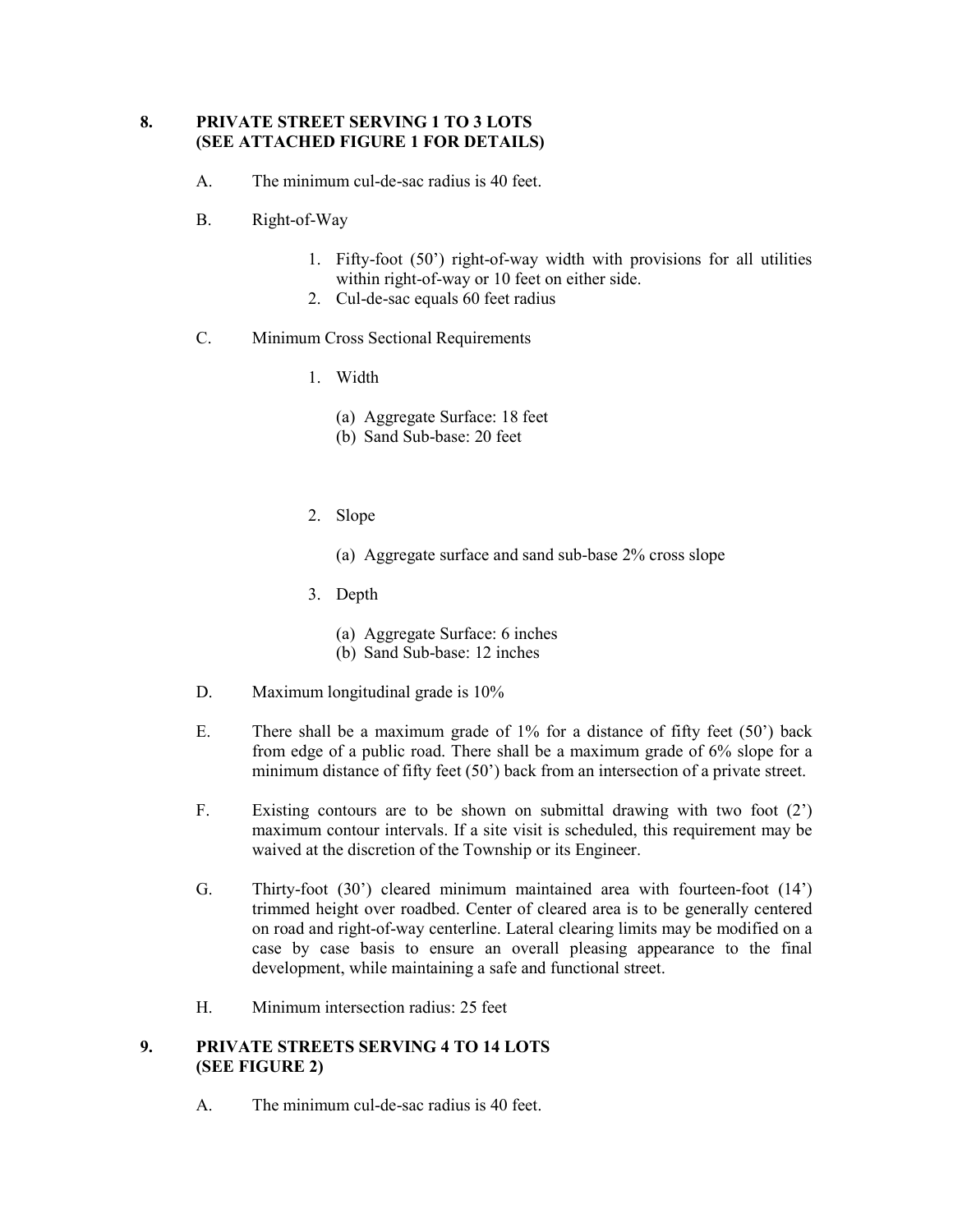- B. Right-of-Way
	- 1. Sixty-six foot (66') right-of-way width with provisions for all utilities within right-of-way or 10 feet on either side.
	- 2. Cul-de-sac equals 60 feet radius

#### C. Minimum Cross Sectional Requirements

- 1. Width
	- (a) HMA Surface: 18 feet
	- (b) Aggregate Base: 24 feet
	- (c) Sand Sub-base: 26 feet
	- (d) Gravel shoulder is to be 3' wide
- 2. Slope
	- (a) HMA, aggregate base and sand sub-base 2% cross slope
	- (b) Gravel Shoulder: 4% cross slope
- 3. Depth
	- (a) HMA: 330 lbs/syd.
	- (b) Aggregate Base: 6 inches
	- (c) Sand Sub-base: 12 inches
	- (d) Gravel Shoulder: 6 inches (min.)
- D. Vertical alignment shall have a design speed of 30 mph or greater
- E. Forty-foot (40') cleared minimum maintained area with fourteen-foot (14') trimmed height over roadbed. Center of cleared area is to be generally centered on road and right-of-way centerline. Lateral clearing limits may be modified on a case by case basis to ensure an overall pleasing appearance to the final development, while maintaining a safe and functional street.
- F. Minimum street grade shall be 0.6% and maximum street grade shall be 6%, except that the Township may allow up to 10% maximum street grade, if the applicant submits adequate justification that such grade will not adversely affect public safety. Township may allow grades less than 0.6% if adequate justification that such grade will not cause adverse drainage impacts on adjacent properties and street.
- G. There shall be a maximum grade of 1% slope for a distance of fifty feet (50') back from edge of a public road. There shall be a maximum grade of 6% slope for a minimum distance of fifty feet (50') back from an intersection of a private street.
- H. Existing contours shall be shown on the drawing with minimum contour intervals of two (2) feet. Significant natural features and other natural characteristic, including but not limited to open space, stands of trees, water bodies, floodplains, rock outcrops, utilities and other topographic features.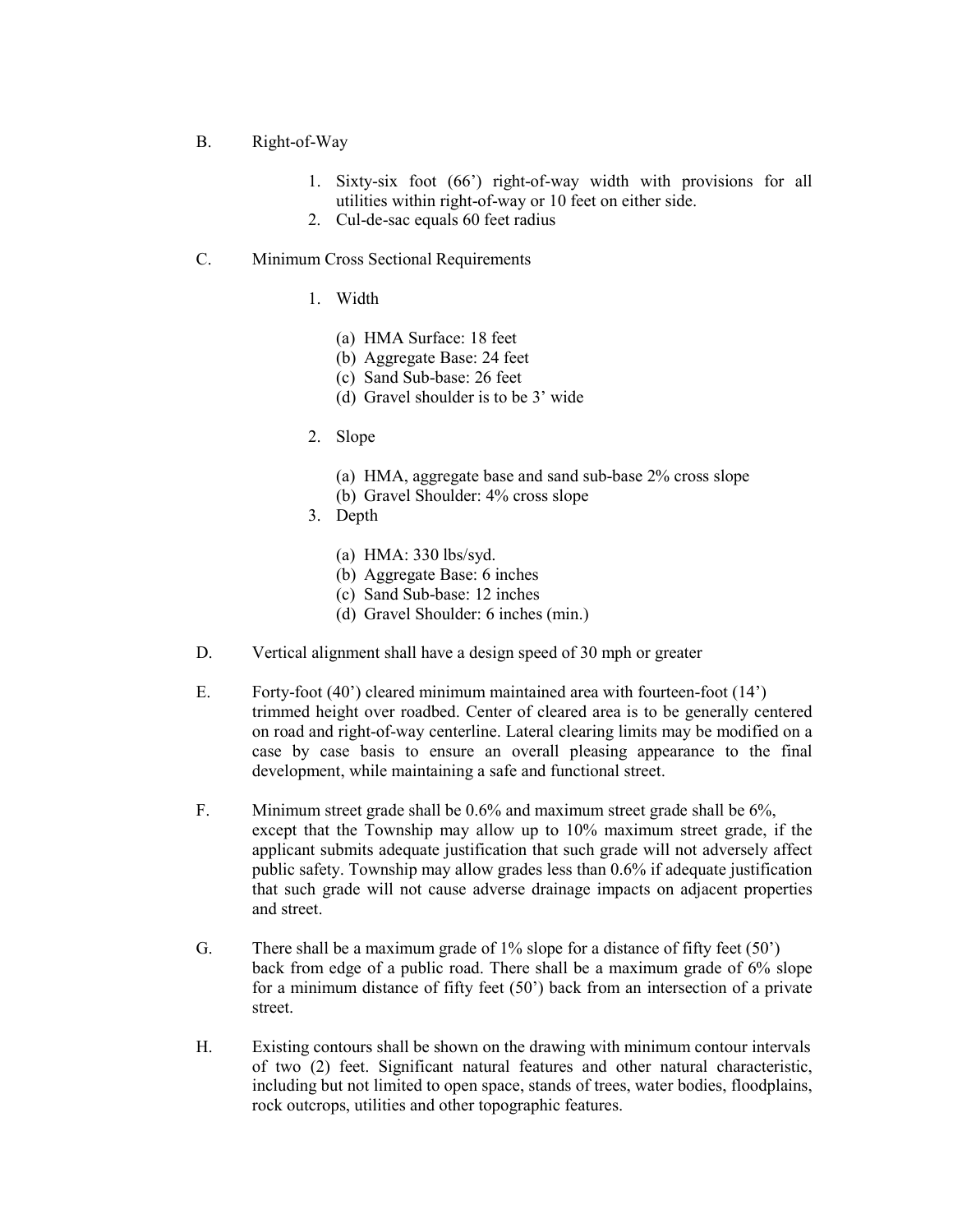- I. Show street centerline profile indicating proposed and existing centerline elevations.
- J. Minimum intersection radius: 25 feet

## 10. PRIVATE STREETS SERVING 15 TO 30 LOTS (SEE FIGURE 3 OR 4)

- A. The minimum cul-de-sac radius is 40 feet.
- B. Right-of-Way
	- 1. Sixty-six foot (66') right-of-way widths with provisions for all utilities within right-of-way or 10 feet on either side.
	- 2. Cul-de-sac equals 60 feet (60') radius

#### C. Minimum Cross Sectional Requirements

- 1. Width
	- (a) HMA Surface:
		- 1. With gravel shoulder: 20 feet
		- 2. With HMA Valley Gutter: 24 feet
	- (b) Aggregate Base:
		- 1. With gravel shoulder: 28 feet
		- 2. With HMA Valley Gutter: 26 feet
	- (c) Sand Sub-base:
		- 1. With gravel shoulder: 30 feet
		- 2. With HMA Valley Gutter: 28 feet
	- (d) Gravel shoulder is to be 4' wide
- 2. Slope
	- (a) HMA, aggregate base and sand sub-base 2% cross slope
	- (b) Gravel Shoulder: 4% cross slope
- 3. Depth
	- (a) HMA: 330 lbs/syd.
	- (b) Aggregate Base: 6 inches
	- (c) Sand Sub-base: 12 inches
	- (d) Gravel Shoulder: 6 inches (min.)
- D. Vertical alignment shall have a design speed of 30 mph or greater
- E. Forty-foot (40') cleared minimum maintained area with fourteen-foot (14')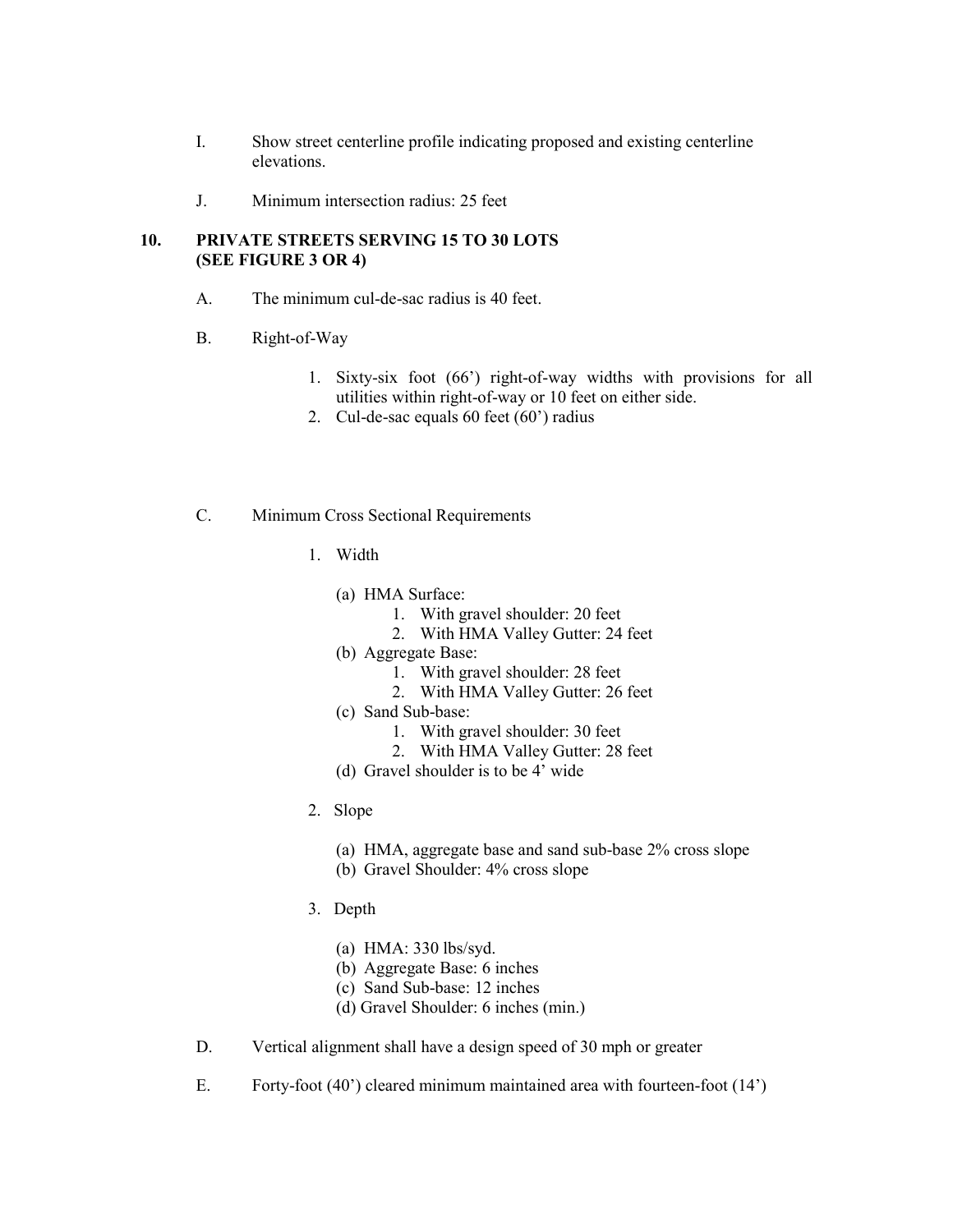trimmed height over roadbed. Center of cleared area is to be generally centered on road and right-of-way centerline. Lateral clearing limits may be modified on a case by case basis to ensure an overall pleasing appearance to the final development, while maintaining a safe and functional street.

- F. Minimum street grade shall be 0.6% and maximum street grade shall be 6%, except that the Township may allow up to 8% maximum street grade, if the applicant submits adequate justification that such grade will not adversely affect public safety. Township may allow grades less than 0.6% if adequate justification that such grade will not cause adverse drainage impacts on adjacent properties and street.
- G. There shall be a maximum grade of 1% for a distance of fifty feet (50') back from edge of a public road. There shall be a maximum grade of 6% for a minimum distance of fifty feet (50') back from an intersection of a private street.
- H. Existing contours shall be shown on the drawing with minimum contour intervals of one (1) foot. Significant natural features and other natural characteristic, including but not limited to open space, stands of trees, water bodies, floodplains, rock outcrops, utilities and other topographic features shall be indicated on the private street construction plan sheet.
- I. Show street centerline profile indicating proposed and existing centerline elevations.
- J. Minimum intersection radius: 25 feet
- K. Speed limits shall be posted.
- L. Valley gutters are encouraged to be used on streets with longitudinal slopes of 2% and greater.
- M. Concrete Curb and Gutter:
	- 1. Concrete curb and gutter is to be used on all radii and cul-de-sacs when adjacent section consists of an HMA Valley Gutter.
	- 2. 5 ½ sack air entrained concrete is to be used on all curbs.
	- 3. White membrane curing compound is to be placed on all concrete curbing once the free moisture has left the surface. Upon stripping the forms, the remainder of the surface shall be sprayed with the curing compound.

# 11. PRIVATE STREET SERVING 31 LOTS OR MORE

A. All streets serving 31 lots or more shall be dedicated to the public and be designed to the governing agencies standards. The road will be maintained by the governing agency.

# 12. CONSTRUCTION REQUIREMENTS

- A. Tolerances and Testing Requirements:
	- 1. Compaction (Based on the Michigan One Point Cone Test)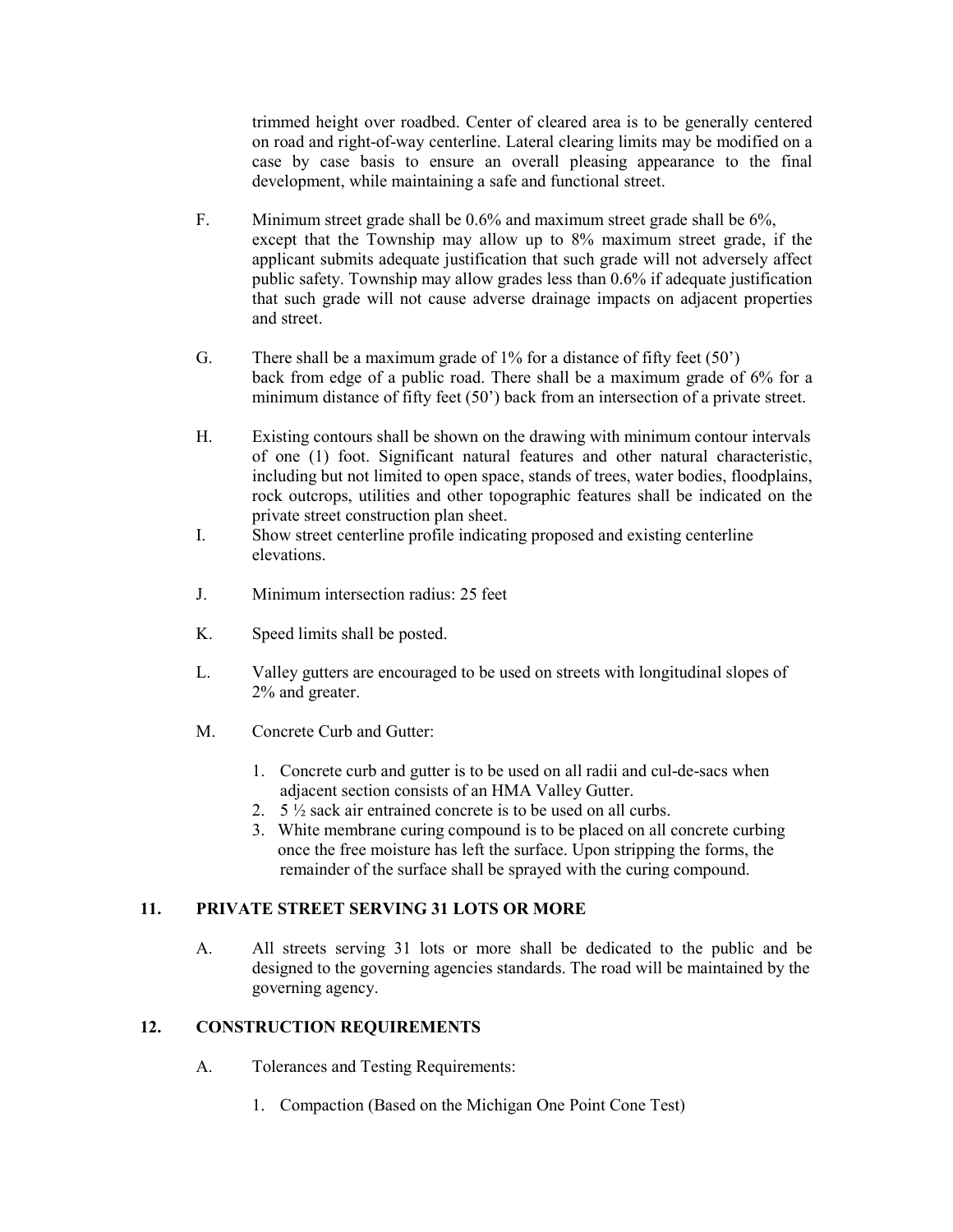- (a) Aggregate Base: 98%
- (b) Aggregate Surface: 98%
- (c) Gravel Shoulder: 95%
- (d) Sand sub-base: 95%
- (e) Hot Mix Asphalt Pavement (HMA): 92%-96% of the Theoretical Maximum Density
- 2. Tolerances
	- (a) Grade on Sub-grade: +/-3/4"
	- (b) Grade on Aggregate Base and Sub-base: +/-1/2"
	- (c) Aggregate depth: +/-1/2"
- 3. Pavement depth:
	- 1. In no instance shall the finished bituminous thickness be more than  $\frac{1}{2}$ " thinner than plan thickness.
	- 2. The average pavement thickness is to be no more than  $\frac{1}{4}$  thinner than plan thickness.
	- 3. In no case shall any area in a single course of HMA be less than 75% of plan thickness. Areas thinner than this will be removed and replaced at no expense to the Township.
- B. Provide load tickets showing date of delivery, quantity of product, type of material, location of source and drivers name for all aggregates, granular material and HMA product brought to the site. Material shall be provided by a state certified pit or owner may pay for an independent laboratory to sample onsite material and provide independent testing proving that the requirements are met.
- C. All castings located within the HMA surface shall be raised to grade between the leveling and the top course of asphalt and shall be adjusted to  $\frac{1}{4}$  below the finished paved surface.
- D. Bond coat is to be applied between successive courses of asphalt and to all surfaces that the pavement will be in contact with, including existing pavement edges, edges of concrete curb, etc.
- E. A minimum of two rollers will be used for compacting and finishing HMA surface. There shall be no visible roller marks on the finished surface of all courses of HMA.
- F. Pavement cores may be taken for density determination if it appears that there is not enough compactive effort being made during paving operations. Cost for testing and repair will be the responsibility of the owner if the tests indicate the pavement surface falls below the specifications listed in this section.
- G. Total yield will be calculated based from the area of pavement and the HMA delivery tickets. If the yield calculations warrant, pavement will be cored to determine thickness. Owner is responsible to correct any work that is outside the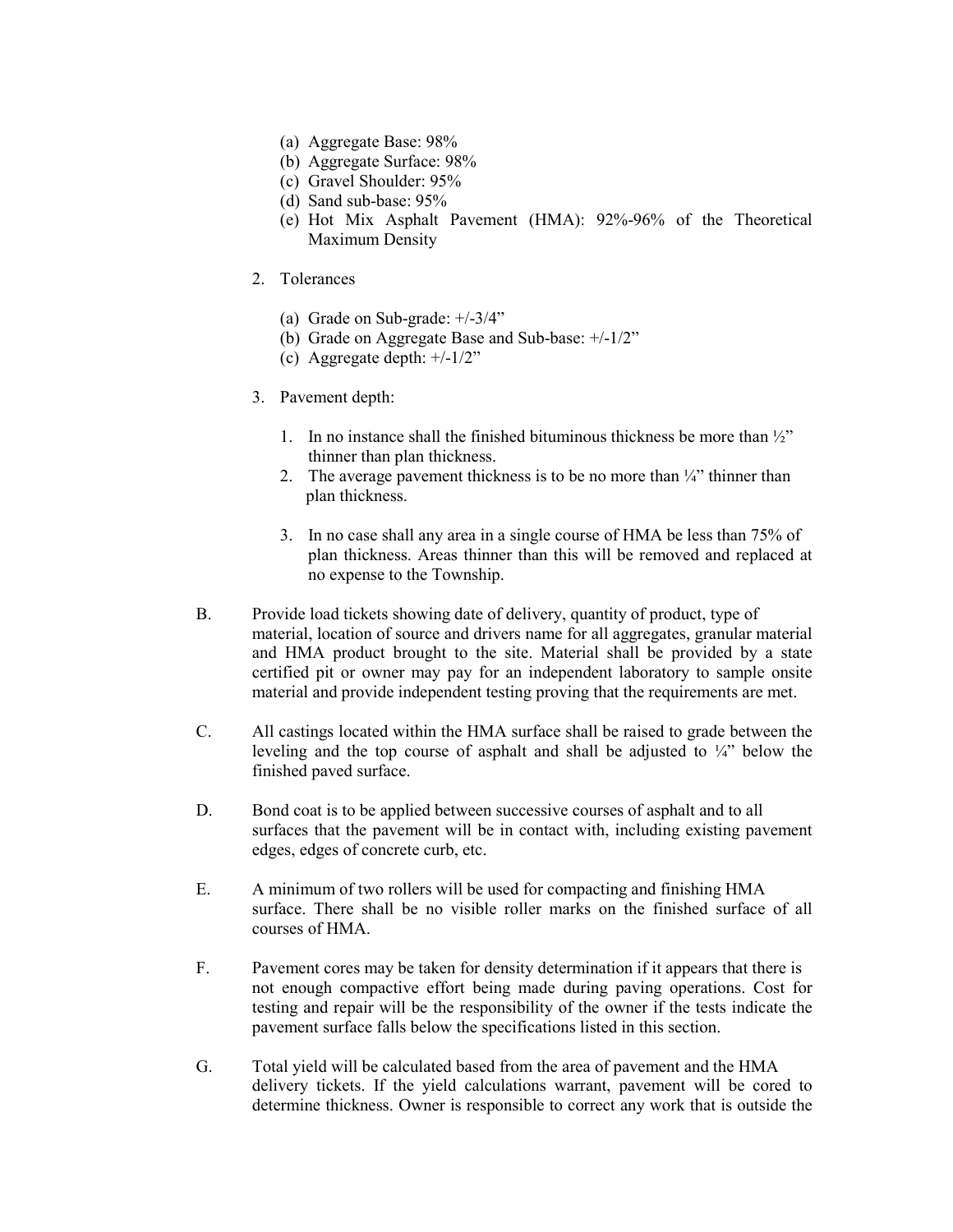specified tolerances. A proposed repair/replacement plan or any other alternative is to be submitted to the Township for review within two weeks of notification that the work is not within the required tolerances. No repair work shall proceed prior to authorization by the Township.

- H. Contractor is to submit HMA mix design prior to paving.
- I. HMA Temperature: Minimum 250 degrees Fahrenheit.
- J. Sub-grade is to be proof rolled prior to placing sub-base material. Any areas indicating signs of yielding are to be undercut and filled and compacted with material meeting MDOT Class II requirements.

## 13. LIGHTING

- A. Street lighting may be required by the Township Ordinance and will be at no expense to the Township. Township indemnity and hold harmless agreements may be required.
- B. Streetlights are required at all intersections.
- C. Fixtures shall be designed and placed, so as to not inhibit, view of sky.
- D. Unless otherwise approved by the Township, lighting sources shall be highpressure sodium.
- E. The applicant shall submit the specifications for the lights, poles, fixtures, and light sources for approval.
- F. Lighting shall be directed so that it is confined internally to the development site.
- G. Light sources or light lenses shall not be visible beyond the boundaries of the development.

## 14. SIDEWALKS

- A. Sidewalks may be required at the discretion of the Township Planning Commission in medium-high density and high-density developments.
- B. All sidewalks are to meet current "ADA Standards for Accessible Design" requirements.
- C. Concrete sidewalks will be a minimum of five (5') feet wide.
- D. Maximum Grade:
	- 1. Longitudinal: 8%
	- 2. Cross Slope: 2%
- E. Concrete thickness must be a minimum of four inches (4").